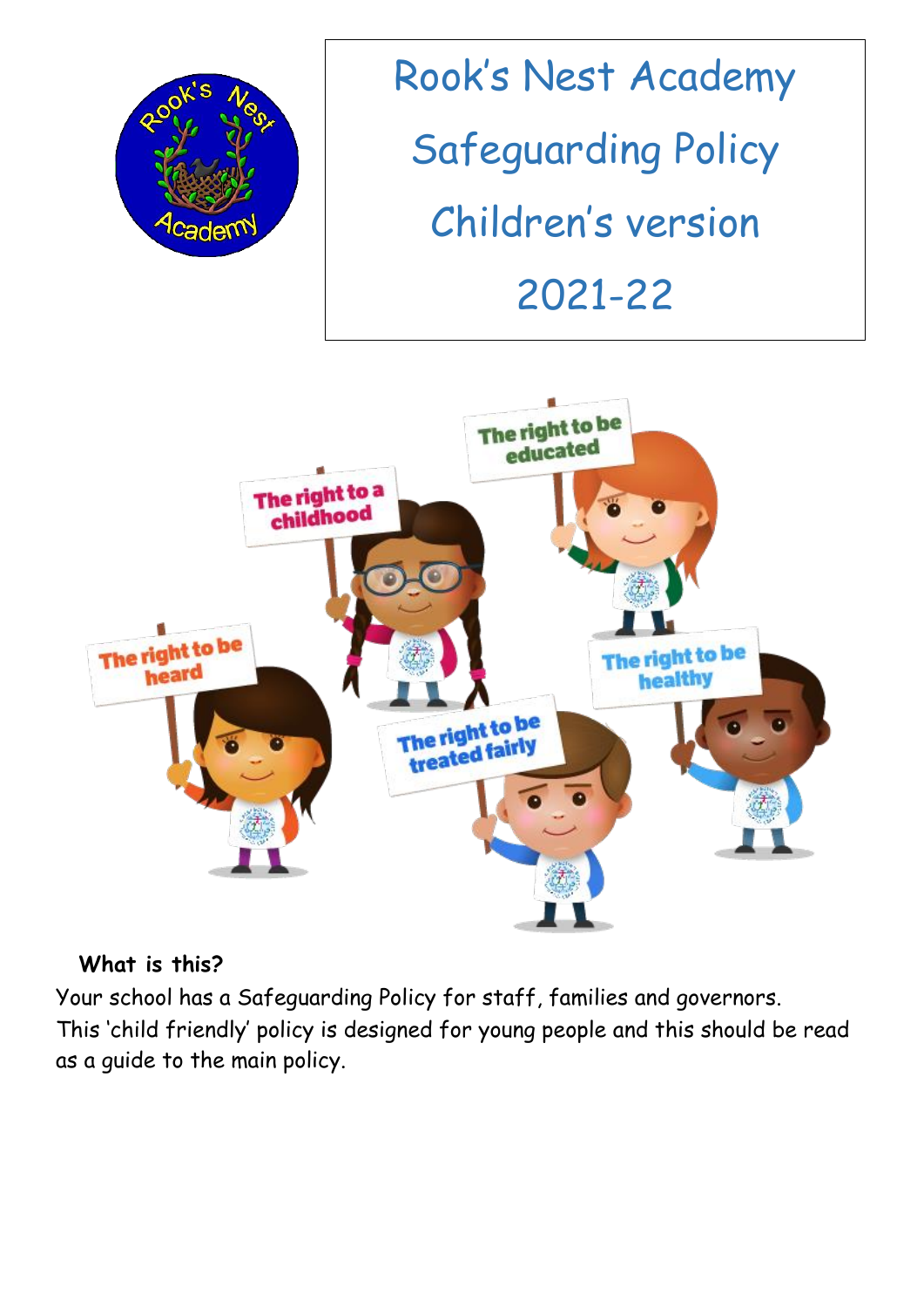#### **What is it for?**



To help you decide what could be a 'problem' and where you can get help and support.

Is someone bullying you?

You must tell someone at school so we can help you.

Examples of people you can tell are:

- Your Teacher
- Ms Dawson
- Mrs Brooks
- The school council
- Your Dinner Lady

# **Do NOT keep it a Secret!**



#### Saying funny things to you

Has someone said something to you or have you heard something that you do not like or upsets you?

You must tell someone at the school so we can help you.

Examples of people you can tell are:

- Your Teacher
- Ms Dawson
- Mrs Brooks
- The school council
- Your Dinner Lady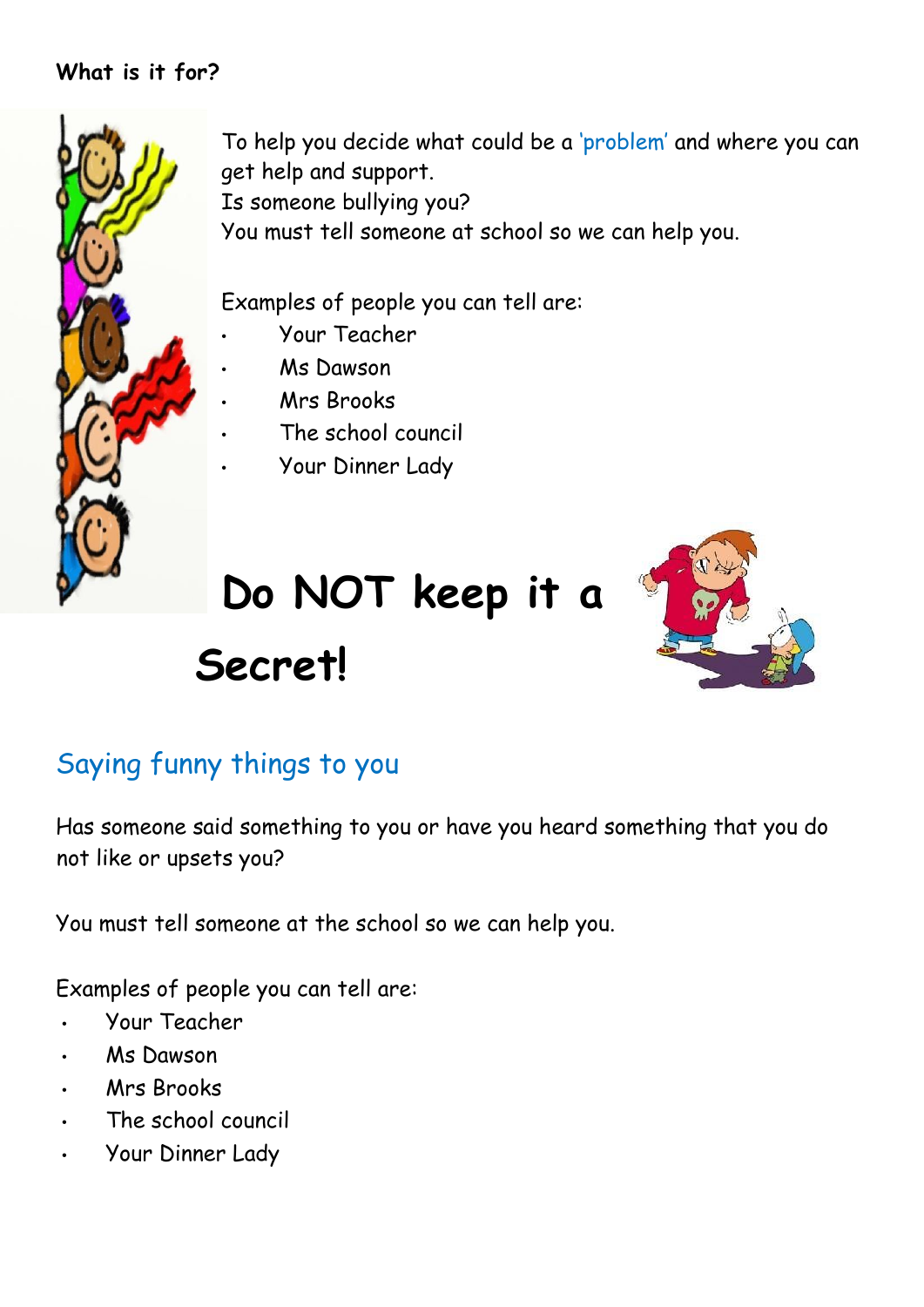## **Do NOT keep it a Secret!**

### Touching you

Has someone touched you on a part of your body like your bottom, chest or anywhere else you do not like?

You must tell someone at school so we can help you.

Examples of people you can tell are:

- Your Teacher
- Ms Dawson
- Mrs Brooks
- The school council
- Your Dinner Lady

## Trying to give you tablets, cigarettes, drugs or alcohol

Has someone asked you if you want a tablet or to smoke a cigarette, or have a drink of something and you do not know what it is?

Do not eat, drink or smoke what they are giving you.

You must tell someone at the school so we can help you.





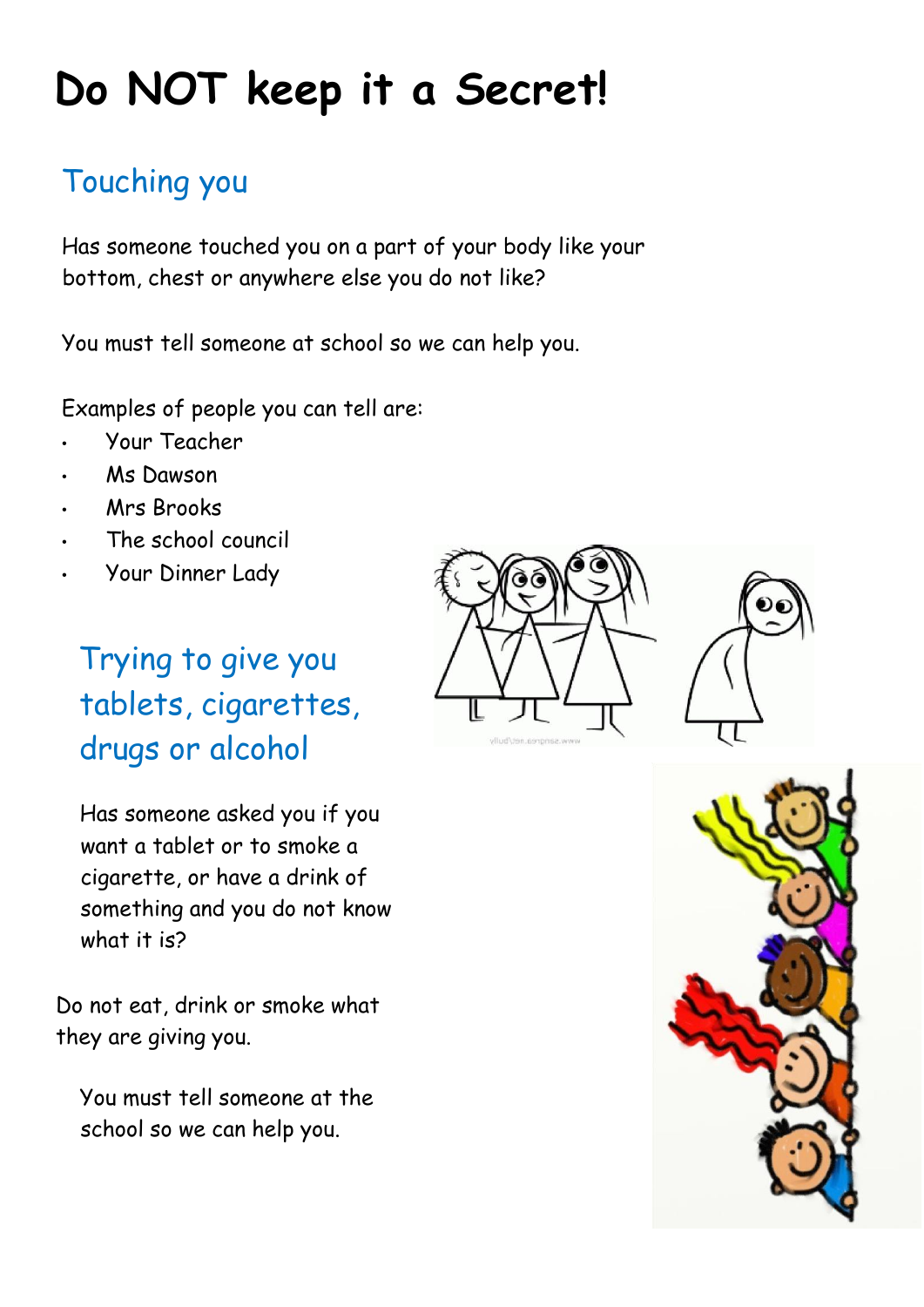### Hitting, punching or smacking you

Has someone hit, punched or smacked you or hurt you in anyway? You must tell someone at the school so we can help you. Examples of people you can tell are:

- Your Teacher
- Ms Dawson
- Mrs Brooks
- The school council
- Your Dinner Lady

If in doubt, talk to someone. There are many staff at school for you to talk to and they will help you.

#### The four main areas of Child Protection concerns are:

- 1. Physical Abuse hitting, smacking, shaking, throwing, burning, and biting.
- 2. Sexual Abuse be aware this doesn't always mean actually touching you. It could be someone making you watch things to do with sex or encouraging you to act in an inappropriate way.
- 3. Neglect this means things like not providing meals or warmth or clothing. Or perhaps not taking you to the Doctors when you need to go. There may be lots of different reasons why a child is neglected and it is really important that we know so we can help.
- 4. Emotional Abuse This means when someone upsets you or makes you feel bad. If someone in your family says horrible things to you and makes you feel sad and worthless.

These are just a few examples for you and if you think, you may have a problem that is similar to one of these then talk to someone at school.